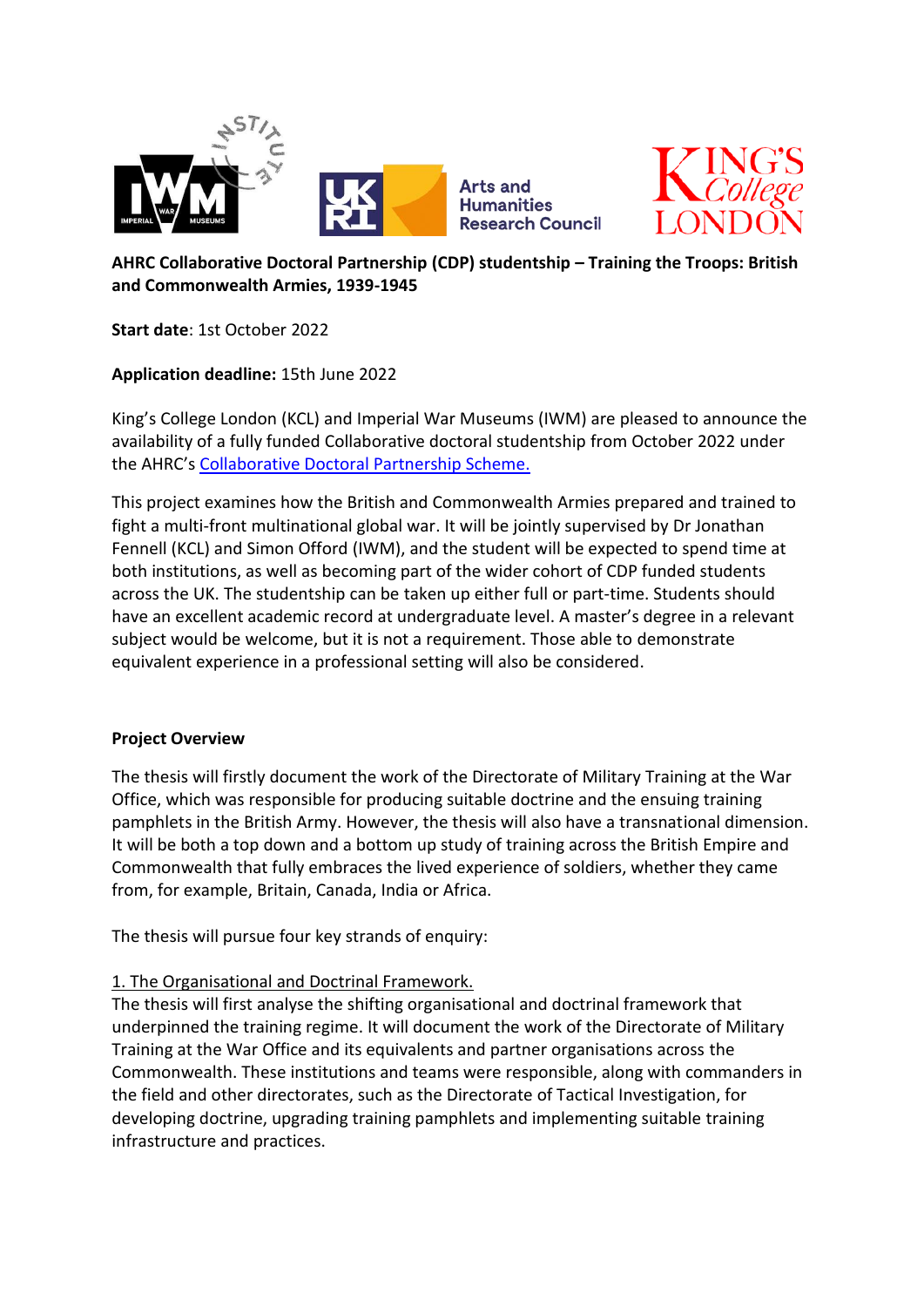## 2. Inter-Theatre Learning.

In the summer of 1944, the British and Commonwealth Armies fielded forces in North-West Europe, Italy, Burma and the South-West Pacific Area. Remarkably, given the geographical distances that separated them, all four of these 'field armies' shared certain behavioural patterns in the way they fought. This was due to formal, and at times informal, transfer of knowledge between theatres. The thesis will explore whether, and to what extent, an efficient and coherent system of inter-theatre learning was put in place during the war years.

## 3. Training and Combat Performance.

It is axiomatic today that training functions as a cradle for collective action, morale, empowerment, self-confidence, and, ultimately, success in battle. Yet, detailed studies show that this process is rarely linear; intervening variables such as command and leadership can function to enhance the skills and attitudes honed in training or detract from them. An in depth and contextualised understanding of variations in training and their relationship with combat performance is required.

## 4. The Lived Experience of Training.

Lastly, the thesis will shine a light on, and contextualise, the lived experience of training for soldiers across the Commonwealth/Empire. The organisational skills gained by veterans as a consequence of military training and combat experience played an important role in postwar social and political change. Debates about the causes of de-colonisation have also long engaged with the role of veterans in leading freedom movements. A better understanding of how military training influenced attitudes and skills will, therefore, not only enrich our understanding of the military dimensions of the conflict but also support a more contextualised view of how the post war world emerged from the ashes of six long years of conflict.

### **Research questions**

Key research questions to be addressed include:

- What was the lived experience of soldiers and training across Britain and the Empire and Commonwealth?
- How effective was training for the British and Commonwealth armies?
- How important was the War Office Military Training Directorate in the formation of doctrine for the different Second World War theatres?
- Did the British and Commonwealth formations learn from each other in the different theatres?

It is likely that the student will conduct research at the IWM, the National Archives, the British Library (which contains the records of the Indian Army), the Bodleian Library of Commonwealth and African Studies at Rhodes House, and also it is hoped at archives across the Commonwealth. King's, meanwhile, also has its own archival holdings, particularly the Liddell Hart Centre for Military Archives, the Foreign and Commonwealth Library held by KCL's Foyle Special Collections Library and the Hobson Library and Archive at the Defence Academy of the United Kingdom.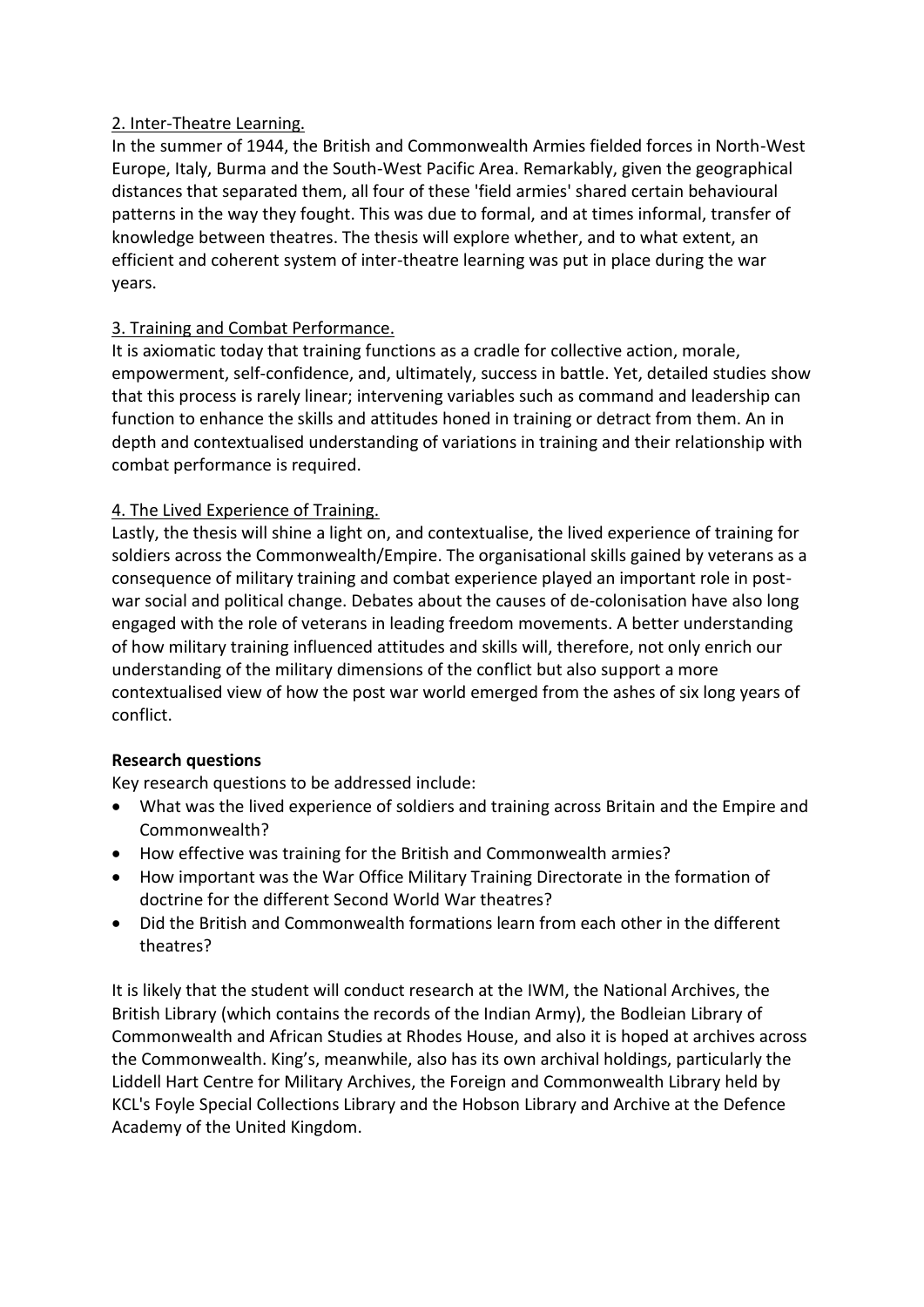#### **Details of Award**

CDP doctoral training grants fund full-time studentships for 45 months (3.75 years) or parttime equivalent. The studentship has the possibility of being extended for an additional 3 months to provide professional development opportunities, or up to 3 months of funding may be used to pay for the costs the student might incur in taking up professional development opportunities.

The award pays tuition fees up to the value of the full-time home UKRI rate for PhD degrees. Research Councils UK Indicative Fee Level for 2022/2023 is £4596.

The award pays full maintenance for all students both home and international. The UKRI National Minimum Doctoral Stipend for 2022/2023 is £16,062, plus a London Weighting of £2000/year, plus a CDP maintenance payment of £550/year.

Further details can be found on the UKRI website

### <https://www.ukri.org/skills/funding-for-research-training/>

The student is eligible to receive an additional travel and related expenses grant during the course of the project courtesy of IWM worth up to £1000 per year for 3.75 years (45 months).

The project can be undertaken on a full-time or part-time basis.

### **Eligibility**

- This studentship is open to both Home and International applicants.
- To be classed as a home student, candidates must meet the following criteria:
	- o Be a UK National (meeting residency requirements), or
	- o Have settled status, or
	- o Have pre-settled status (meeting residency requirements), or
	- $\circ$  Have indefinite leave to remain or enter

Further guidance can be found here - [https://www.ukri.org/wp](https://www.ukri.org/wp-content/uploads/2021/02/UKRI-030221-Guidance-International-Eligibility-Implementation-training-grant-holders-V2.pdf)[content/uploads/2021/02/UKRI-030221-Guidance-International-Eligibility-](https://www.ukri.org/wp-content/uploads/2021/02/UKRI-030221-Guidance-International-Eligibility-Implementation-training-grant-holders-V2.pdf)[Implementation-training-grant-holders-V2.pdf](https://www.ukri.org/wp-content/uploads/2021/02/UKRI-030221-Guidance-International-Eligibility-Implementation-training-grant-holders-V2.pdf)

• We want to encourage the widest range of potential students to study for a CDP studentship and are committed to welcoming applications from students from all backgrounds. We particularly welcome applications from Black, Asian, minority ethnic (BAME) backgrounds as they are currently underrepresented at this level in this area.